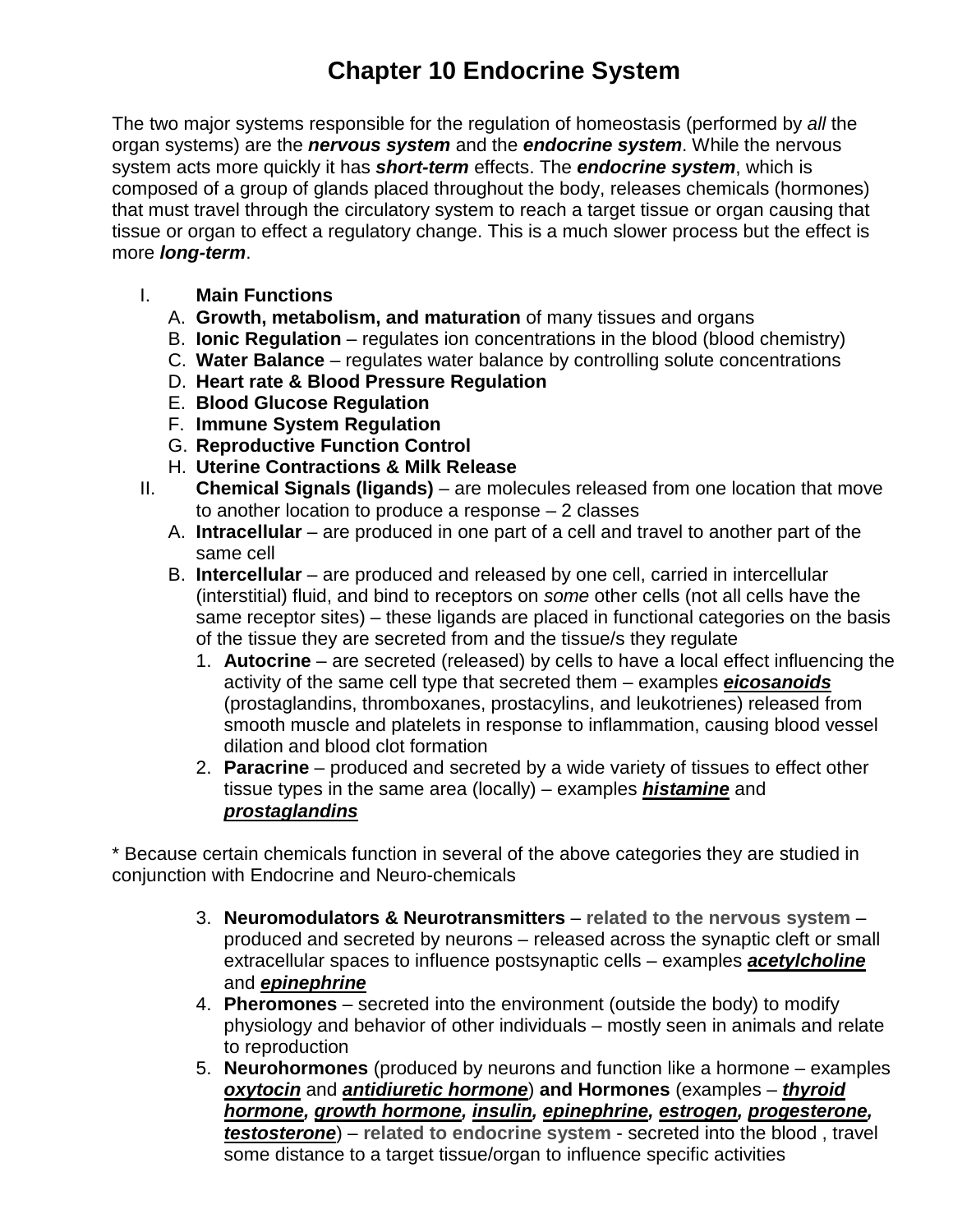- III. **Hormones** chemical messengers in the *endocrine system intercellular* chemical signals produced within and secreted by the endocrine glands – transported by blood some distance to target tissues/organs – attach to receptor sites (molecules) on the target to effect a change in activity – broken down in the liver and excreted in the urine
	- A. **Hormone Chemistry** 2 basic chemical base types
		- 1. **Proteins** which can range from; a simple *amino acid*, to a *polypeptide* (20 to less than 100 *amino acids*), to a full protein (greater than 100 *amino acids*) – most bind to membrane bound receptors (exception- peptide hormones secreted by the thyroid that diffuse) – when bound to its receptor on a cell membrane one of two things happens:  $1$  it alters the permeability of the cell membrane;  $2$  it can activate a *"first messenger-second messenger"* system where the *protein hormone* is the *first messenger* bound to the cell membrane activating a *regulatory substance* as the *second messenger* which activates *enzymes* that effect a change by *catalyzing* (changing the rate at which reactions occur) chemical reactions
		- 2. **Lipid** (steroids) derived from *cholesterol* have structures that vary only slightly among the different types – produced mostly by the *adrenal cortex* and *gonads* (ovaries and testes) – **all** diffuse across the cell membrane and bind to *intracellular receptors* in the cytoplasm or nucleus (activates genes in the DNA of the nucleus, which activate synthesis of mRNA that, through transcription and translation, produce a protein) - steroid hormones are mostly responsible for initiating or changing the rate of protein synthesis
			- a. **Eicosanoids** are derived from the fatty acid *arachidonic acid* and include; prostaglandins (Paracrine), thromboxanes, prostacylins, and leukotrienes

## 3. **Four Main Effects of Hormones on Target Tissues**

- a. Initiates Protein Synthesis
- b. Changes Rate of Protein Synthesis
- c. Changes Rate of Secretions of Cells
- d. Alters the Permeability of the cell membrane allowing certain substances to move in and/or out of the cell
- B. **Regulation of Secretions** operate on a *negative feedback mechanism* that keeps the body functioning within a narrow range of values (margin) - regulated by one or more of 3 methods
	- 1. **Body Chemistry Levels** secretion of some hormones is triggered by levels of certain chemicals in blood (examples – *insulin* is triggered by blood glucose levels, *parathyroid hormone* is triggered by calcium blood levels)
	- 2. **Hormones**  secretion of some hormones is triggered by other hormones (example – *pituitary hormones* trigger release of *sex hormones*)
	- 3. **Nervous System**  secretion of some hormones is controlled by the nervous system (example – nervous stimulation of the *adrenal medulla* triggers release of *epinephrine*)
- IV. **Endocrine Glands & Their Hormones** consist of *ductless* glands that secrete hormones directly into the circulatory system
	- A. **Pituitary Gland (hypophysis)** about the size of a pea sits in the *sella turcica* (Turkish saddle – see cranial bones) – connected to the *hypothalamus* by the *infundibulum* – historically though to be the *master* gland –is divided into 2 lobes – releases 9 different hormones
		- 1. **Anterior Pituitary** (adenohypophysis) made of glandular epithelial cells derived from the embryonic oral cavity – secretion of hormones controlled by *releasing factors* (neurohormones) produced by nerve cells in the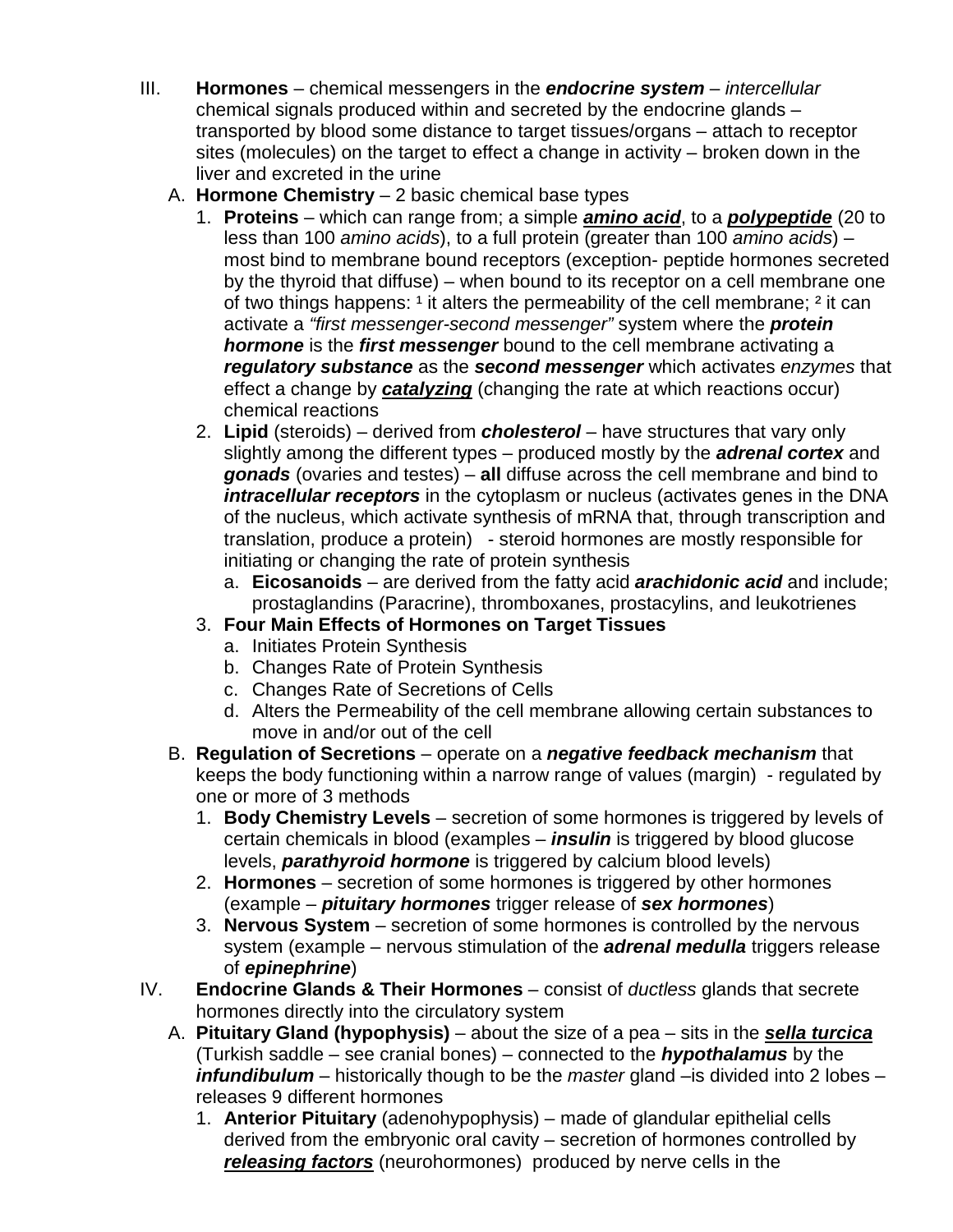hypothalamus which travel to the *anterior pituitary* by the *hypothalamichypophyseal portal system* (a group of capillaries and veins within the anterior portion of the *pituitary gland* and the *infundibulum*) - 7 main hormones secreted

- a. **Growth Hormone (GH)** *target tissue* is most tissues of the body *effects*; increasing protein synthesis, breaking down of fats, and releasing of fatty acids from cells – influences the liver to produce and secrete *somatomedins* (protein chemical signals, which bind to cells of other tissue (like bone and cartilage) stimulating growth), neurons synapse with capillaries by releasing vesicles filled with *releasing factors* that disperse into the capillaries by *exocytosis* and are carried to the *anterior pituitary gland* – stimulates uptake f amino acids into cells giving them more raw materials to manufacture tissues with **(3 main tissues effected; muscle, bone, and adipose)**
	- **hyposecretion** causes *pituitary dwarfism* (normal proportionally, just remaining small)
	- **hypersecretion** causes *giantism* (increased bone length) during growth phase or *acromegaly* (increased bone diameter) after adult hood is reached
- b. **Prolactin (PRL)** *target tissue* the *mammaries* (modified apocrine sweat glands) in the breast – *effects*; stimulates milk production in females before giving birth, stimulates interstitial cells in the testes to become more sensitive to *ICSH or LH* in males
- c. **Thyroid stimulating hormone (TSH)**  *target tissue* the *thyroid gland effect*, causes the *thyroid* to secrete more thyroid hormones – *activated by* (driver) iodine levels in the blood
- d. **Adrenocorticotropic hormone (ACTH)**  *target tissue* the *adrenal cortex* of the *adrenal gland* – *effect*, to increase secretion of hormones by the *adrenal cortex* (mainly cortisol) – *activated by* (driver) stress
- e. **Gonadotropins**  *target tissue* the *gonads* (testes and ovaries) *effect*, to regulate the growth, development, and function of the *gonads* – *activated by* (driver) a single releasing hormone from the hypothalamus – 2 hormones (3 names)
	- **Luteinizing hormone (LH)** in females *targets* the *ovaries* to *ovulate* (release of an oocyte) and increase secretion of *estrogen* and *progesterone* – in males *LH* is called *interstitial cell-stimulating hormone (ICSH)* which *targets* the *interstitial cells of the testes* to secrete more *testosterone*
	- **Follicle-stimulating hormone (FSH)** stimulates the development of *follicles* (maturation into an oocyte) in the *ovaries* and *sperm* (increased production) in the *testes*
- f. **Melanocyte-stimulating hormone (MSH)** *targets* melanocytes *– effect*, synthesis of melanin (in fetus only)
- 2. **Posterior Pituitary (neurohypophysis)** made of nervous tissue nerve cell bodies in the *hypothalamus nuclei* (nuclei detect and regulate ionic and chemical levels in the body) have axons extending down through the *infundibulum* to the *posterior pituitary* – production of the 2 hormones released by the *posterior pituitary* happen in the *nuclei of the hypothalamus* and are transported down the axons where they synapse with capillaries in the *posterior pituitary*
	- a. **Antidiuretic hormone (ADH)** *target tissue* the *kidneys effects*; increased water reabsorbtion in the kidneys = decreased urine output, *vasopressin* (blood vessel constriction) – *activated by* (driver)low blood pressure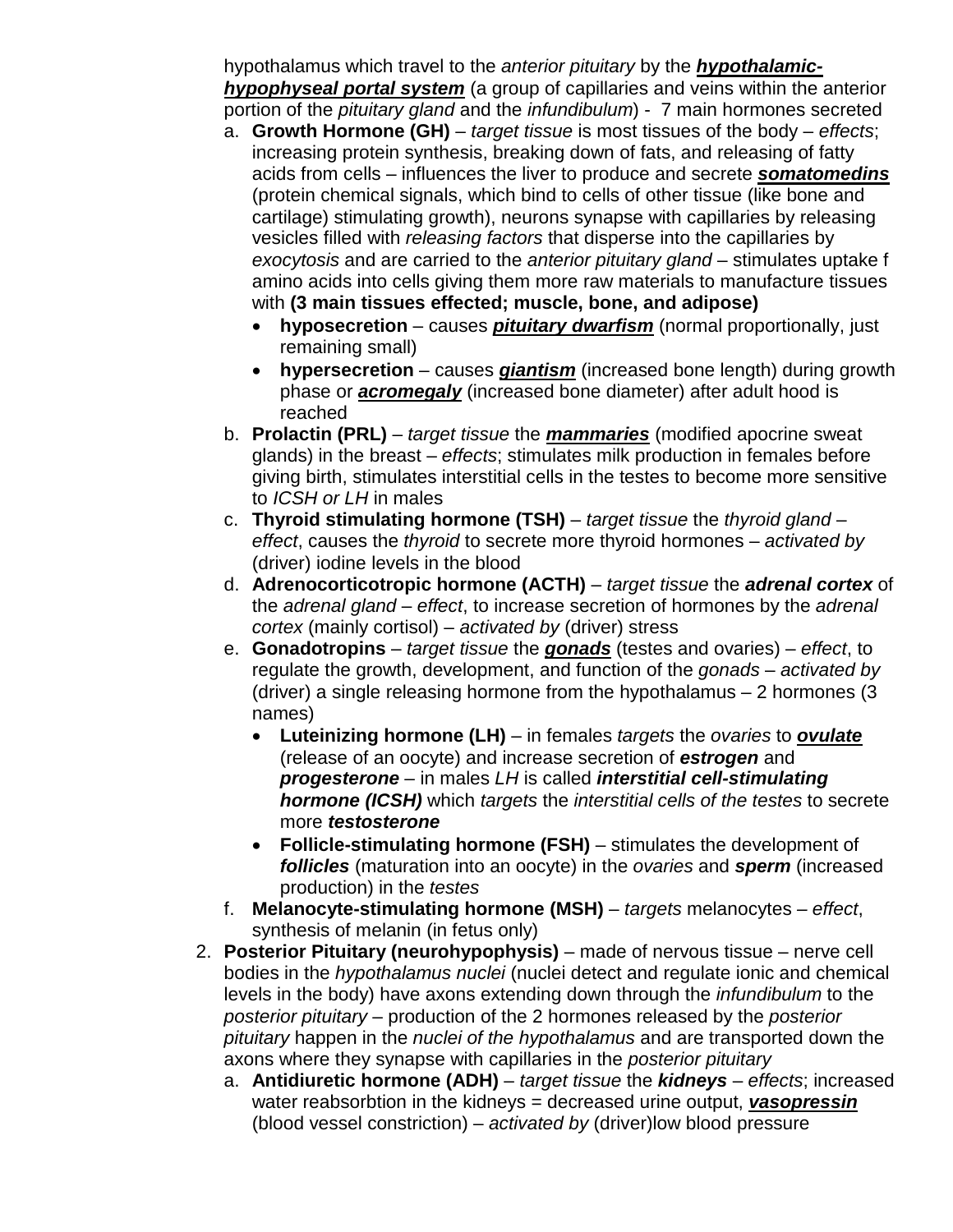- b. **Oxytocin (OT)** *target tissue* the *smooth muscle of the uterus* and *melanocytes in the mammaries* - *effects*; uterine contractions for birth and milk "let-down"
- B. **Parathyroid Glands** four small glands embedded in the posterior wall of the *thyroid gland* – secrete 1 hormone
	- 1. **Parathyroid hormone (PTH)** *target tissue* the *osteoclasts* of the bone*, digestive system, and kidneys* – *effect*: increase calcium (Ca<sup>2+</sup>) levels by; increased bone break down by the *osteoclasts*, increased Ca<sup>2+</sup> absorption in the *digestive system* by increasing active vitamin D synthesis (calcium uptake is dependent on vitamin D), increased reabsorption of Ca<sup>2+</sup> in the *kidneys* – functions on a *negative feedback loop* – *activated by* (driver) low blood or serum calcium  $(Ca<sup>2+</sup>)$
- C. **Thyroid Gland** is highly vascular works in a *negative feedback* mechanism with the *hypothalamus* – formed by 2 lobes, located on either side of the *trachea* and connected by a narrow band called the *isthmus*, consisting of many *follicles* (small hollow spheres of *simple cuboidal epithelium* each filled with a protein-rich colloid called *thyroglobin* that the hormones  $T_3$  and  $T_4$  are attached to – storage area for hormones), between the *follicles* is a network of loose connective tissue, capillaries, and *parafollicular cells* (produce the hormone *calcitonin*)
	- 1.  $T_3$  and  $T_4$  *produced* by the *follicular cells* of the *follicles target tissue*; most tissues of the body – *effect*; regulate cellular *metabolism* (influencing heart rate & contraction strength and respiratory rate to meet oxygen and nutrient needs, stimulates appetite and brake down of nutrients) – *activated by TSH* (hormone produced by the *anterior pituitary*) with the driver being *iodine levels* (*hypothalamus* monitors *serum iodine levels*) – requires *iodine* for synthesis (iodine added to salt)
		- a. **Tetraiodothyroxine**  $(T_4)$  most abundant of the 2 contains 4 iodine atoms – also called *Thyroxine*
		- b. **Triiodothyroxine (** $T_3$ **)** most potent of the 2 contains 3 iodine atoms
	- 2. **Calcitonin** *produced by* the *parafollicular cells target tissue* the bone (inhibits *osteoclasts* and stimulates *osteoblasts*) – *effect*; to lower blood calcium
- D. **Adrenal Glands (suprarenal glands)** 2 small glands located superior to each kidney and composed of 2 distinct types of tissue
	- 1. **Adrenal Cortex** outer portion of the *adrenal gland* composed of glandular tissue derived from the same epithelial tissue as the *gonads* embryonically – 3 basic classes of *steroid* hormones secreted
		- a. **Glucocorticoids** helps regulate blood nutrient levels secretion levels controlled by the *hypothalamus* (which secretes a releasing hormone) in conjunction with the *anterior pituitary* (which secretes (ACTH) *adrenocorticotropic hormone*) – major hormone is *cortisol* (which functions in the increased breakdown of *protein* & *fat* converting them into *glucose* & *fatty acids* to be used as energy, also reduces the inflammatory response) – *target tissue* the *liver* (gluconeogenisis) – *drivers* stress and low blood glucose
		- b. **Mineralocorticoids** helps regulate blood volume and levels of potassium (K<sup>+</sup>) and sodium (Na<sup>+</sup>) in the blood – major hormone **aldosterone** (which causes the kidneys to retain  $Na<sup>+</sup>$  thereby retaining water which increases blood volume = increased blood pressure) – *target tissue* the *kidneys* (primarily), but also *intestines, sweat glands, and salivary glands* – *drivers* low blood pressure or high blood osmolality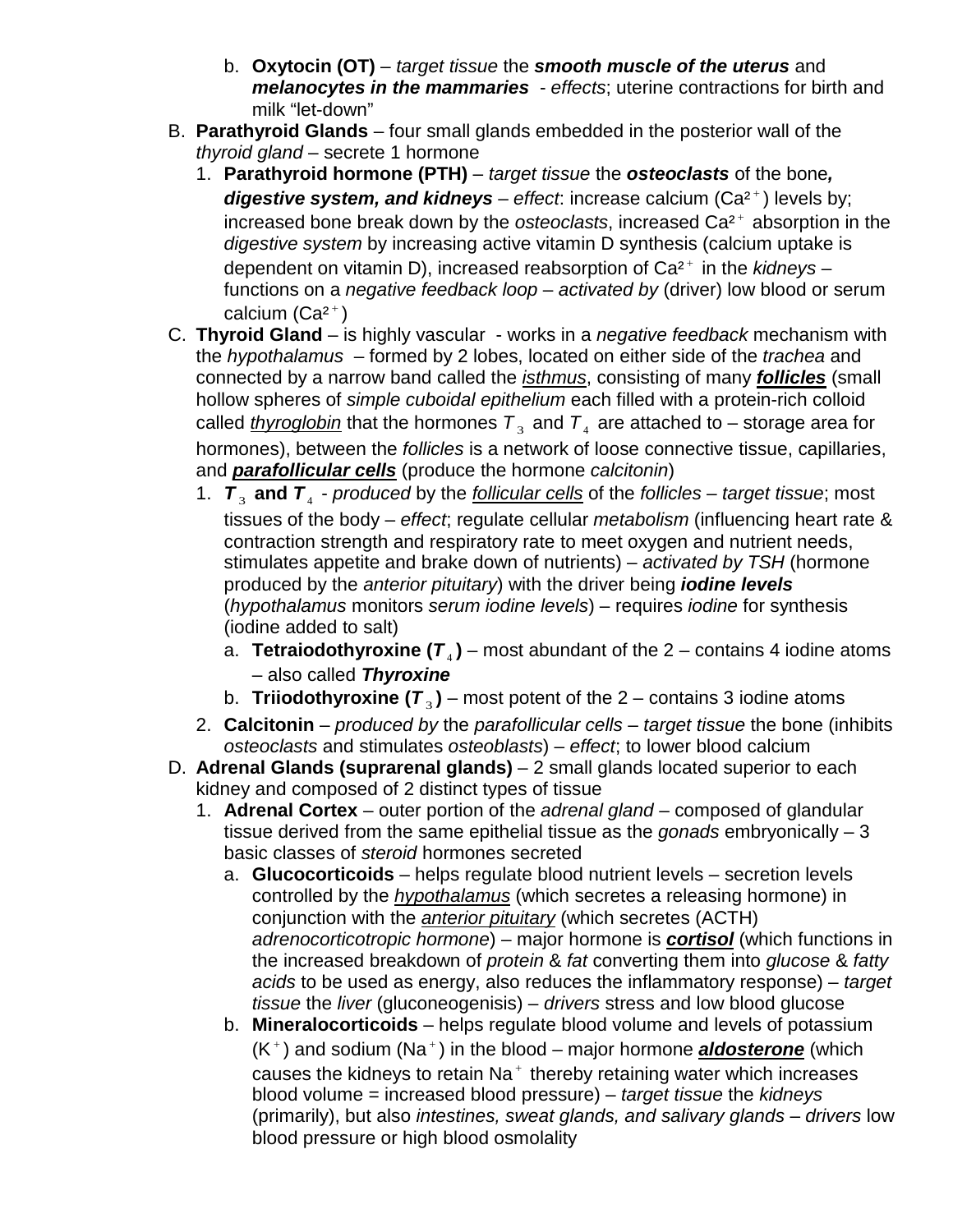- **The Renin-Angiotensin Mechanism:** *Kidneys* detect a drop in *blood pressure* → *kidneys* release *renin* (which acts as an enzyme) → converts *angiotensinogen* (a blood protein produced by the liver) into *angiotensin I* → *angiotensin I* is acted on by *angiotensin-converting enzyme* (produced in the lungs) converting it to *angiotensin II* (active version) which causes blood vessel constriction and increased *aldosterone* (mineralocorticoid produced by the *adrenal cortex*) → causes the *kidneys* to excrete K<sup>+</sup> and retain Na<sup>+</sup>  $\rightarrow \uparrow$  blood volume  $\rightarrow$ ↑ B/P
- **3 targets of Angiotensin II**
	- o The *hypothalamus* to increase parasympathetic stimulation of the *salivary glands*
	- o The *circulatory system* systemic vasoconstriction
	- o The *adrenal cortex release of aldosterone*
- c. **Androgens** derivatives of *estrogen* and *testosterone* produced in minuet quantities – responsible for some male characteristics – increases female sex drive and influences some female characteristics (mainly hair growth in pubic and Axillary regions)
- 2. **Adrenal Medulla** inner portion of the *adrenal glands* derived from embryonic neuronal tissue – produces *catacolamines* (which prepare the body for vigorous physical activity) – called 'fight-or-flight' hormones – released in response to sympathetic stimulation by the autonomic nervous system – *drivers* are stress and low blood glucose levels – *effects*: <sup>1</sup> increased heart rate, <sup>2</sup> vasodilation of the vessels that supply blood to the muscles, <sup>3</sup> vasoconstriction (shunting) of blood vessels that supply the skin and internal organs, 4 increased break down of glycogen to glucose and release of fatty acids to increase metabolism,  $5$  increase of respirations
	- a. **epinephrine** principal hormone released by the *adrenal medulla* (80%) also called adrenalin
	- b. **norepinephrine**  used by *sympathetic postganglions* makes up the other 20% of *catacolamines* released
- E. **Pancreas** primary function is *exocrine* (98% 99%) as an accessory organ to the digestive system secreting digestive enzymes to aide in the break down of food – *only 1% - 2% of its function is endocrine* and this portion is performed by the *islets of Langerhans* or *pancreatic islets* dispersed (scattered) among the *exocrine* tissue they help regulate blood glucose levels (set point 80mg/dl to 120mg/dl) and consist of 2 cell types, each secreting a different hormone
	- 1. **Alpha cells** secrete the hormone *glucagon* which targets the *liver* (which stores *glycogen*) increasing the breakdown of *glycogen* into *glucose* to increase blood glucose levels – *driver* is *low blood glucose* and *sympathetic stimulation*
	- 2. **Beta cells**  secrete the hormone *insulin* which targets the *liver* (primarily) but also *skeletal muscle*, *adipose tissue* and *satiety center* (appetite control center of the *hypothalamus*) – binds to cellular receptors on the cell membranes, making the membrane more permeable to *glucose*  $\rightarrow$  the *glucose* then moves into the cell from the blood *lowering blood glucose* → within the cell glucose is converted into ATP – excess *glucose* (blood sugar) is converted by *insulin* into *glycogen* (energy storage molecule in the liver and muscles) – *driver* is *high blood glucose* and *parasympathetic stimulation* (associated with eating a meal)
- F. **Gonads (testes & ovaries)** produce and secrete sex hormones (which target tissues responsible for sexual characteristics) along with production and/or maturation of *gametes* (sex cells; sperm and oocytes)